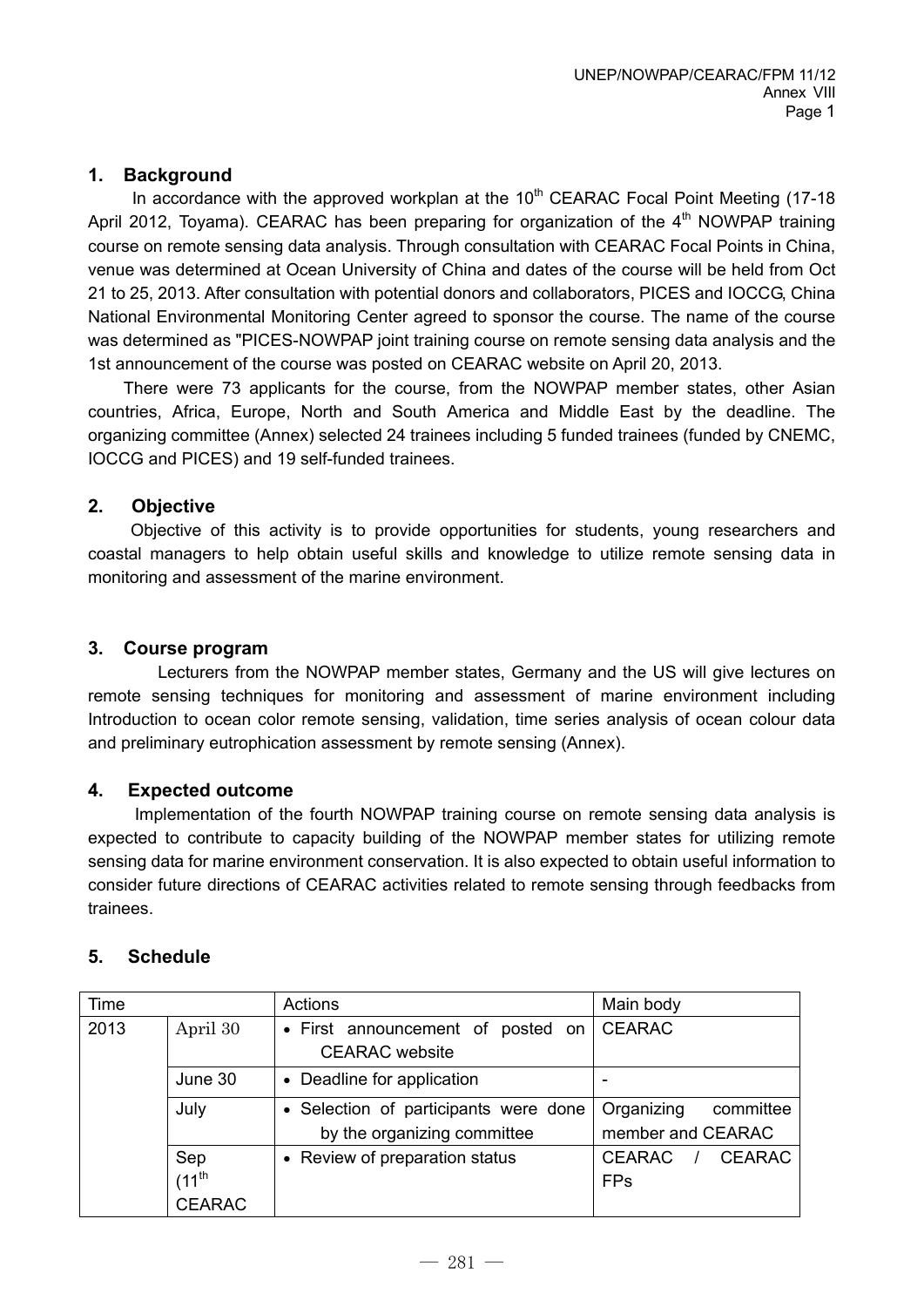| FPM)      |                                                |                           |
|-----------|------------------------------------------------|---------------------------|
| Oct 21-25 | • Organization of the course                   | <b>CEARAC</b> and experts |
| Q4        | • Report and course materials will be   CEARAC |                           |
|           | posted on CEARAC website                       |                           |

# **6. Budget**

| Source                       | Amount                                     |
|------------------------------|--------------------------------------------|
| <b>NOWPAP</b>                | 10,000 US\$                                |
| <b>PICES</b>                 | 5,000 US\$                                 |
| <b>IOCCG</b>                 | Travel expense and accommodation fee for 1 |
|                              | lecturer and 1 trainee                     |
| China National Environmental | In kind                                    |
| <b>Monitoring Center</b>     |                                            |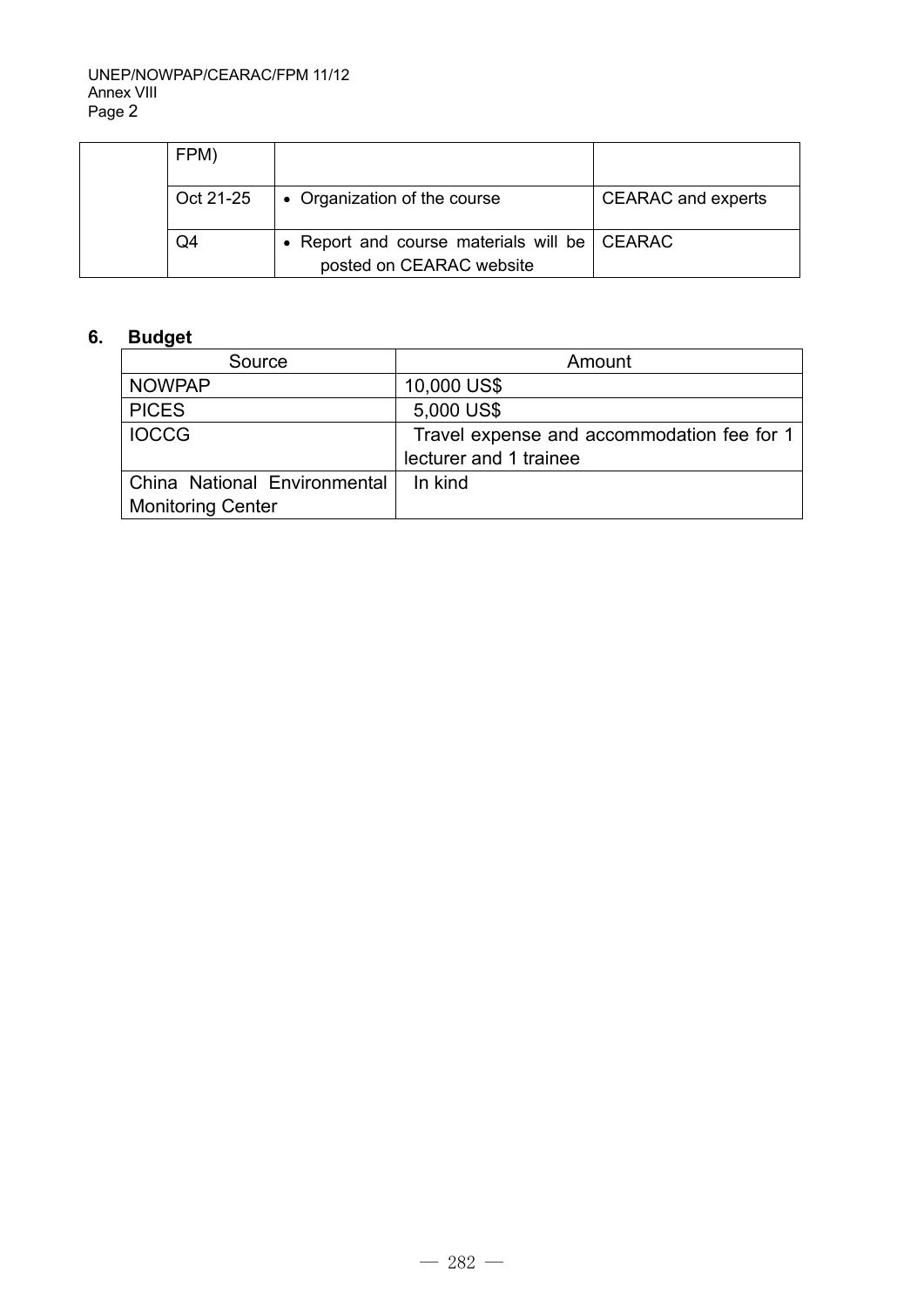# **Annex TRAINING PROGRAM (as of August 30, 2013)**

| Day           | Time        | Program                                                                                                                                                             | Lecturers           |
|---------------|-------------|---------------------------------------------------------------------------------------------------------------------------------------------------------------------|---------------------|
| <b>Oct 21</b> | 9:00-9:20   | Welcome address                                                                                                                                                     |                     |
|               | 9:20-10:50  | Introduction to Satellite Oceanography (L) and<br>recent progress in ocean color remote sensing part<br>I: Uncertainties in ocean colour remote sensing (L)         | Dr. Roland Doerffer |
|               | 11:00-12:30 | Introduction and recent progress in ocean color<br>remote sensing part II : Correction of the influence<br>of the atomosphere in Ocean colour remote sensing<br>(L) | Dr. Roland Doerffer |
|               | 13:30-15:00 | Ocean color remote sensing for Case 2 waters(L)                                                                                                                     | Dr. Zhihua Mao      |
|               | 15:15-17:00 | Satellite Ocean Color: Challenges & the Software (L)<br>$+$ (H)                                                                                                     | Dr. Mati Kahru      |
|               |             | Introduction into MERIS data and BEAM<br>software<br>part I (H)                                                                                                     | Dr. Roland Doerffer |
| <b>Oct 22</b> | 9:00-10:30  | northeastern<br>Bio-optical<br>properties<br>in<br>asian<br>marginal seas derived from a decade of ocean color<br>data (L)                                          | Dr. Young Je Park   |
|               | 10:45-12:15 | Introduction of GOCI and its applications (L)                                                                                                                       | Dr. Young Je Park   |
|               | 13:30-17:00 | Visualization and verification of ocean colour<br>satellite data $(L) + (H)$                                                                                        | Dr. Mati Kahru      |
| <b>Oct 23</b> | 9:00-10:30  | Primary Production (L)                                                                                                                                              | Dr. Joji Ishizaka   |
|               | 10:45-12:15 | Eutrophication (L)<br>Satellite based monitoring of marine and coastal<br>environment of the Northwest Pacific (L)                                                  | Dr. Joji Ishizaka   |
|               | 13:30-17:00 | Time series analysis of ocean colour data (H)                                                                                                                       | Dr. Mati Kahru      |
| <b>Oct 24</b> | 9:00-10:30  | Utilization of the Landsat image (L)                                                                                                                                | Dr. Leonid MITNIK   |
|               | 10:30-12:15 | Sentinel Missions of ESA/EUMETSAT (L)                                                                                                                               | Dr. Roland Doerffer |
|               | 13:30-17:00 | Introduction into MERIS data and BEAM<br>software part-II (H)                                                                                                       | Dr. Roland Doerffer |
| <b>Oct 25</b> | 9:00-10:30  | Oil spill monitoring by remote sensing (L)                                                                                                                          | Dr. Leonid MITNIK   |
|               | 10:50-12:15 | Oil spill detection by SAR and Lidar system (L)                                                                                                                     | Dr. Chaofang ZHAO   |
|               | 13:00-15:30 | Uncertainties in ocean colour remote sensing (H)                                                                                                                    | Dr. Roland Doerffer |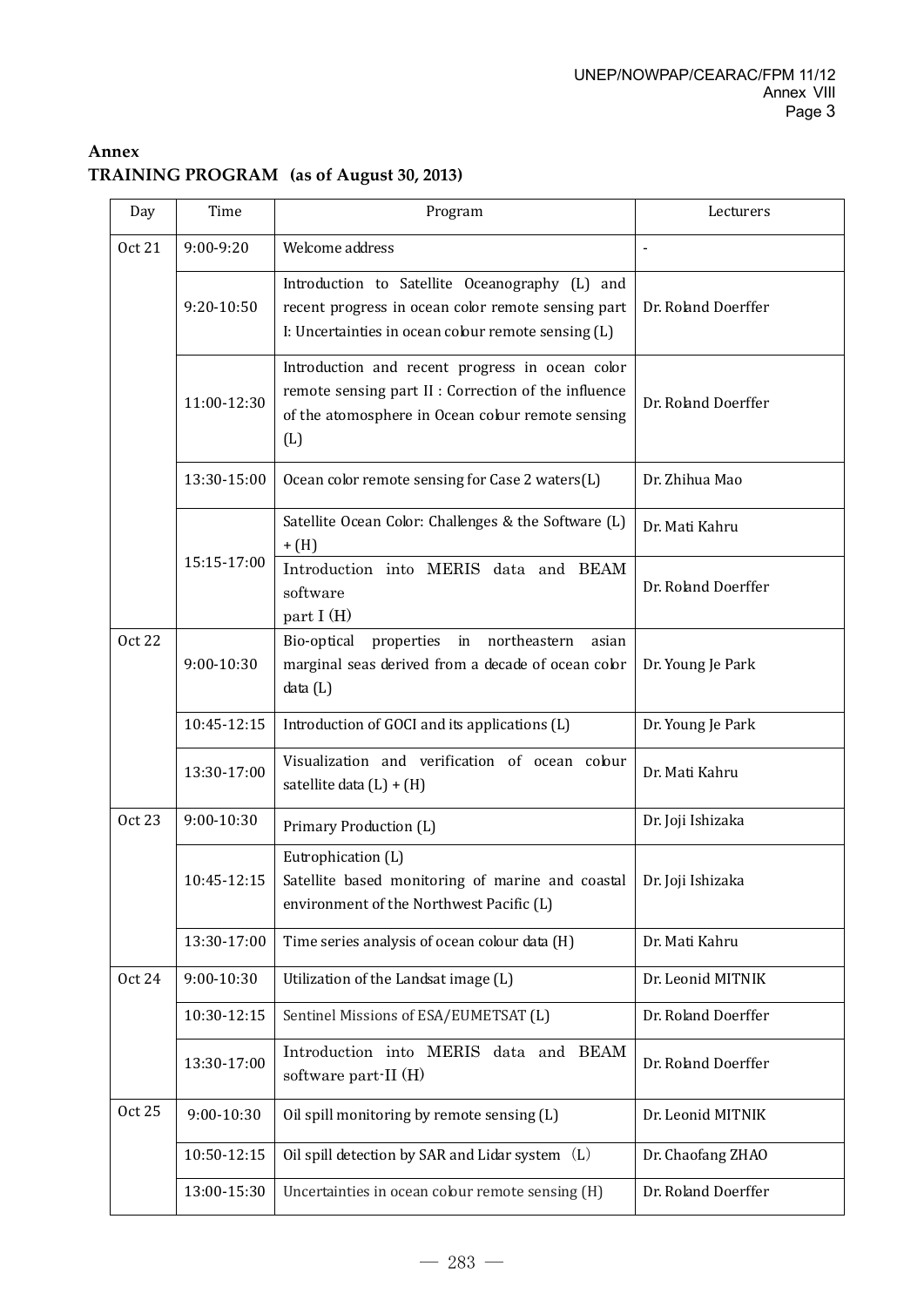|                       | 15:30-17:30   Assignment for all trainees $(H)$ | - |
|-----------------------|-------------------------------------------------|---|
| $17:00-17:30$ Closing |                                                 |   |

(L) Lecture

(H) Hands-on computer excise

## **ORGANIZING COMMITEE**

#### **<From local organizers and host institutions>**

Dr. Chao Fang ZHAO Professor Ocean Remote Sensing Institute Ocean University of China

Ms. Lihuan HE Director Ecological monitoring department Chinese National Environmental Monitoring Center Ministry of Environmental Protection

### **<From NOWPAP>**

Dr. Chuanqing WU Director Water Remote Sensing Department, Satellite Environment Center Ministry of Environmental Protection

## **Dr. Ling SUN**

Associate Professor Institute of Satellite Meteorology, National Satellite Meteorological Center, China Meteorological Administration

## **<From PICES>**

Dr. Young Je Park, Korea Ocean Satellite Center(KOSC) Korea Institute of Ocean Science & Technology (KIOST)

#### **<From IOCCG>**

Dr. Roland Doerffer Head of Remote Sensing Laboratory Institute for Coastal Research